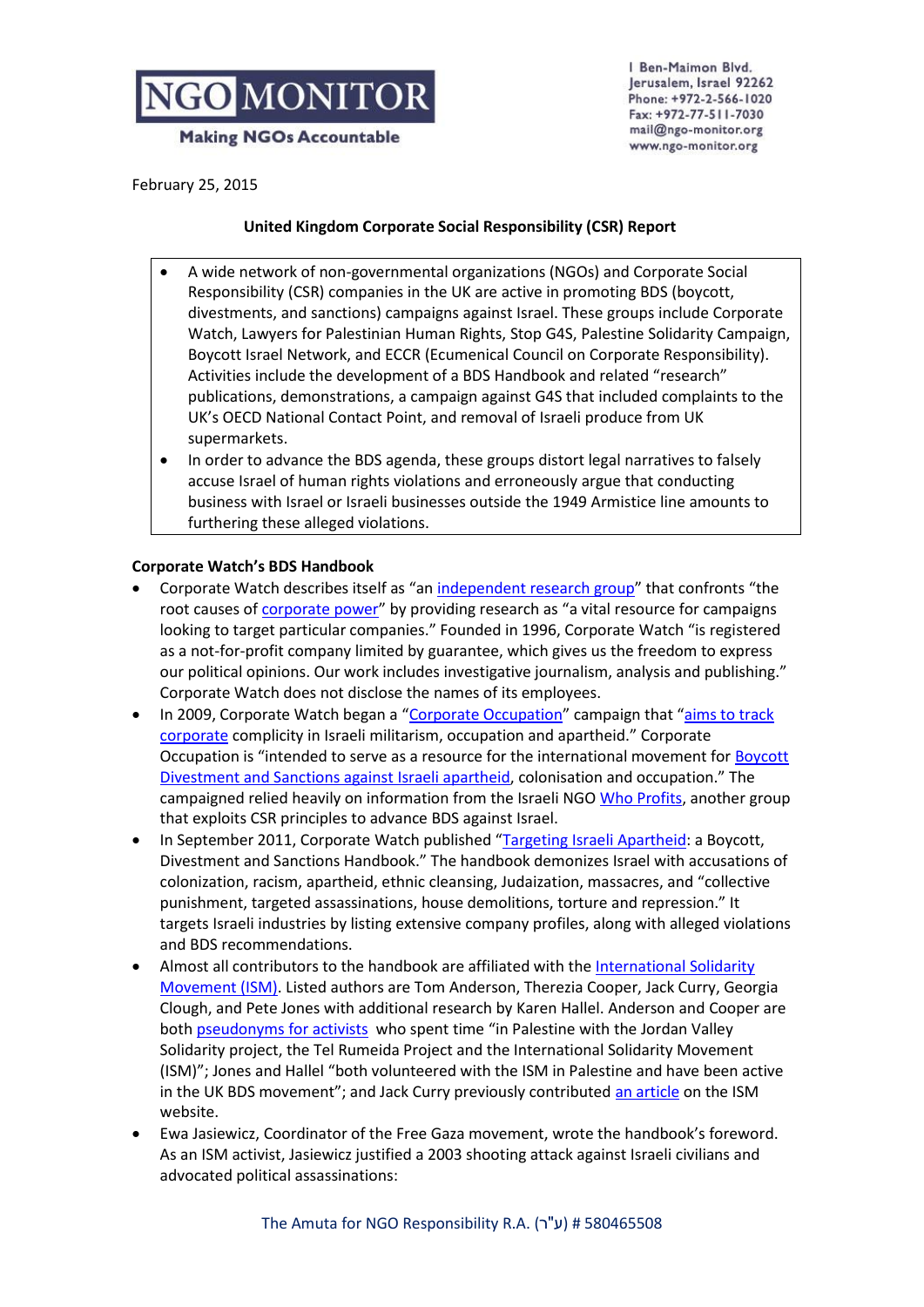#### **Making NGOs Accountable**

Ben-Maimon Blvd. Jerusalem, Israel 92262 Phone: +972-2-566-1020 Fax: +972-77-511-7030 mail@ngo-monitor.org www.ngo-monitor.org

"Lawd - S-T-R-A-T-E-G-Y, I understand its about attacking civilian life the way civilian life has been crushed and continually denied under the occupation and showing Israelis that they are not safe… from the indefatigable Palestinian resistance etc But that mesage (sic) has been got loud and clear. I don't get why activists can't go and do the Knesset (Israeli Parliament) or something, or do a sophisticated politician bump-off..."

- The following are some of the most egregious quotes from the handbook:
	- $\circ$  Purpose of BDS: "BDS is thus not just about the wall, or the occupation of the West Bank and Gaza. It is a holistic approach to Israel's militarism and its racist and apartheid policies against Palestinians, both inside 1948 Israel and in the Palestinian territories occupied in 1967: from the ethnic cleansing of 1947-9 to the state-orchestrated marginalisation of majority Palestinian municipalities, such as Nazareth; from the current state-orchestrated Judaization of Jerusalem to the harassment and house demolitions intended to push communities out of areas coveted by the state for Jews, both in the villages of the West Bank and the unrecognised Palestinian villages within Israel. BDS presents countless possibilities for effective grassroots campaigning, ranging from consumer action to workplace organising and direct action. The BDS movement has the potential to bring the Palestinian struggle to the doorsteps of those who profit from Israeli apartheid."
	- o Security barrier: "At the same time, Israel embarked upon a new project, profitable for Israeli corporations but extremely costly to Palestinian communities: the 700km long apartheid wall. The wall is intended to steal more Palestinian land, ghettoize Palestinians and annex many Israeli settlements to the Western side of the wall."<sup>1</sup>
	- $\circ$  Travel to Israel: "Interrogation by surly airport security, sharing buses with hordes of armed-to-the-teeth Israeli adolescents and the chance to see the old city of Jerusalem policed by racist goons with a quota of Palestinian residents to harass. For the more adventurous tourist, there are the deserted and terrorised streets of the old city of Al Khalil [the Arabic name for Hebron], daubed with xenophobic graffiti, the apartheid wall, collective punishment, targeted assassinations, house demolitions, torture and repression. The possibilities are endless."

## **Divestment Campaign against G4S**

*Background*

 $\overline{\phantom{a}}$ 

- G4S was formed in a 2004 merger between two security firms one British and one Danish. Before the merger, the Danish firm's Israeli subsidiary discontinued its contracts that "protected the [perimeter of the settlements.](http://business-humanrights.org/sites/default/files/media/documents/company_responses/g4s-israel-apr-24-2012.pdf)" However, in 2010, [G4S continued to](http://business-humanrights.org/sites/default/files/media/documents/company_responses/g4s-israel-apr-24-2012.pdf)  [provide](http://business-humanrights.org/sites/default/files/media/documents/company_responses/g4s-israel-apr-24-2012.pdf) minimal services in settlements and also provided security equipment to Israeli prisons. In 2014, G4S chief executive Ashley Almanza clarified "[We do not operate prisons,](http://www.ibtimes.co.uk/g4s-end-all-israeli-torture-prison-contracts-within-next-three-years-1451632) we supply prisons with security equipment." G4S stated it will not renew prison contracts that will expire in 2017.
- G4S has had several scandals unrelated to Israel. In 2014, G4S security guards were charged with [manslaughter](http://www.theguardian.com/uk-news/2014/mar/20/jimmy-mubenga-death-three-g4s-guards-charged-manslaughter) for the 2010 death of man at Heathrow airport who was killed

 $<sup>1</sup>$  In June 2002, Israel announced its decision to erect a security barrier that would prevent Palestinian</sup> terrorists from entering Israel. The decision was made in the wake of a virulent campaign of suicide bombings in restaurants, cafes, buses, and shopping malls tha[t killed hundreds of Israelis,](http://www.mfa.gov.il/mfa/foreignpolicy/terrorism/palestinian/pages/victims%20of%20palestinian%20violence%20and%20terrorism%20sinc.aspxhttp:/www.mfa.gov.il/mfa/foreignpolicy/terrorism/palestinian/pages/victims%20of%20palestinian%20violence%20and%20terrorism%20sinc.aspx) including scores of children, and wounding thousands. Data shows that since the construction of the security barrier, the number of terror attacks has dropped significantly, saving countless lives.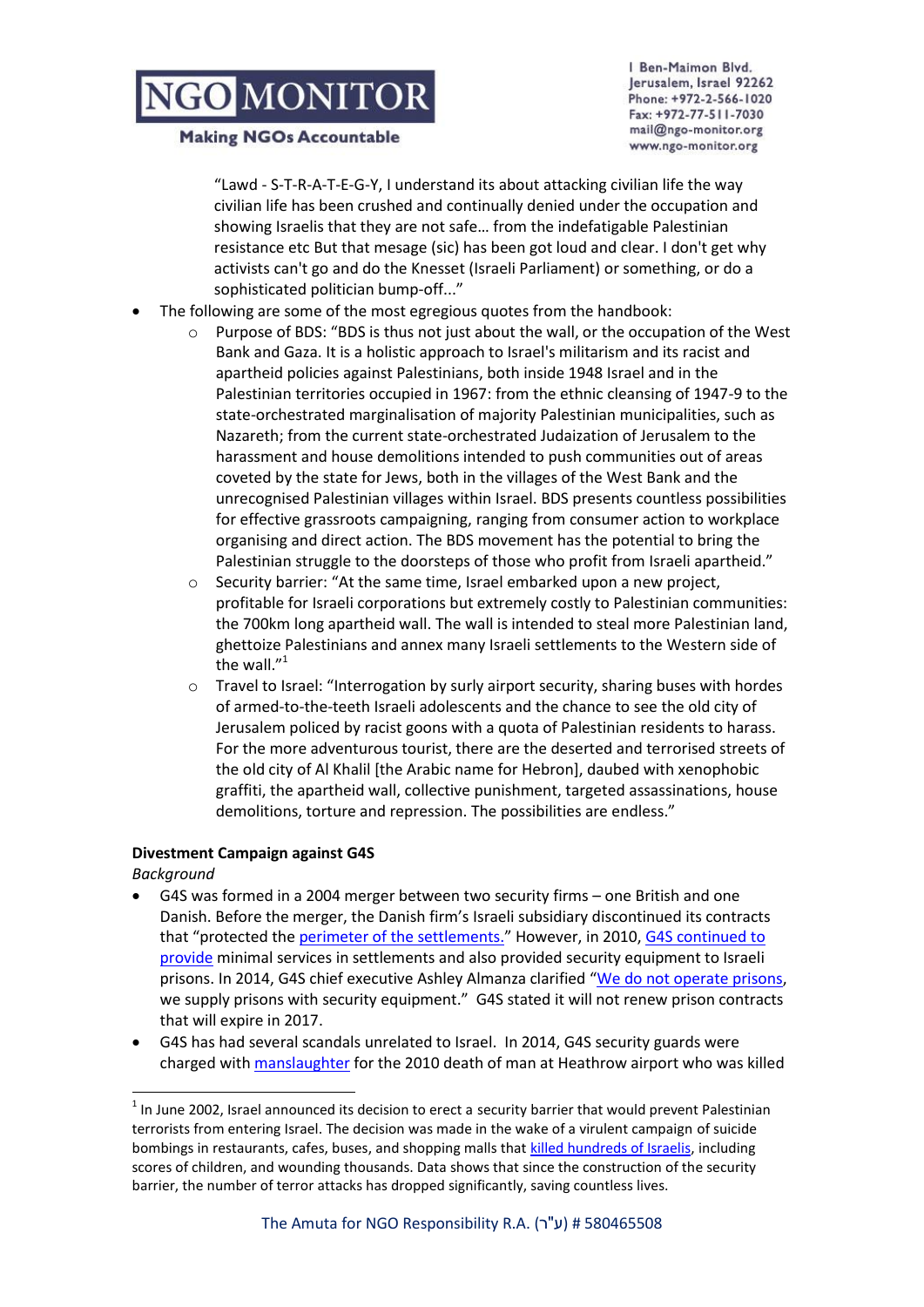Ben-Maimon Blvd. Jerusalem, Israel 92262 Phone: +972-2-566-1020 Fax: +972-77-511-7030 mail@ngo-monitor.org www.ngo-monitor.org

#### **Making NGOs Accountable**

while being restrained. G4S was also "banned from [UK] Government contracts after being accused of [overcharging for tagging offenders,](https://www.google.co.il/url?sa=t&rct=j&q=&esrc=s&source=web&cd=1&cad=rja&uact=8&ved=0CB4QFjAA&url=http%3A%2F%2Fwww.telegraph.co.uk%2Ffinance%2Fnewsbysector%2Fsupportservices%2F10884767%2FBill-Gates-sells-entire-stake-in-G4S.html&ei=O39oVMmSN-GGywPe_oHIAw&usg=AFQjCNEbVdXuDRkqzDMopd500RbiKCg6VA&sig2=R823j8PY7GYctvbgxH5LxA&bvm=bv.79142246,d.bGQ) some of whom were found to be back in prison, overseas or dead."

- In 2010, Merav Amir and Dalit Baum o[f Who Profits,](http://www.ngo-monitor.org/article/who_profits) then a project of the Coalition of [Women for Peace \(CWP\)](http://ngo-monitor.org/article/coalition_of_women_for_peace), gave "[testimony](http://www.russelltribunalonpalestine.com/en/sessions/london-session/programme)" against G4S at the [Russell Tribunal on Palestine](http://www.ngo-monitor.org/article/russell_tribunal_on_palestine) (RToP). In March 2011, CWP and Who Profits published [The Case of G4S Private Security](http://whoprofits.org/sites/default/files/WhoProfits-PrivateSecurity-G4S.pdf)  [Companies and the Israeli Occupation.](http://whoprofits.org/sites/default/files/WhoProfits-PrivateSecurity-G4S.pdf)
	- o Founded in 2009, RToP is a kangaroo court that uses a legal façade to create an image of neutrality and credibility, and to accuse Israel of apartheid, war crimes, crimes against humanity, and genocide.
- **•** Beginning in 2010, Corporate Watch and other campaigners urged Co-operative Bank (affiliated with the Co-Operative Group described below) to divest from G4S. In July 2012, the Bank confirmed it had divested, claiming to have "[lost faith in the management](http://www.corporatewatch.org/magazine/54/summer-2013/campaign-spotlight-divestment-campaigns)" of G4S after a failed purchase of a rival firm cost the company millions. Corporate Watch also urged UK pension funds to divest from G4S, but was unsuccessful.

*"Stop G4S" Campaign* 

- In September 2012, Corporate Watch [published a company profile of G4S](http://www.corporatewatch.org/sites/default/files/G4S_profile_Sep12.pdf). The "Stop G4S" campaign was launched a month later, serving as the main UK-based BDS drive against the company.
- Stop G4S is a "[UK-based network of various grassroots activist groups,](http://stopg4s.net/aboutus) campaigns, NGOs and trade unionists that have a shared interest in holding G4S to account for its track record of human rights abuses across the world and in stopping the company from taking over public services or being given any more control over our lives."
- Stop G4S does not list the organizations involved in the network, however it was founded [at a October 2012 conference attended](http://www.symaag.org.uk/2012/10/04/stop-g4s-convergence-in-sheffield-saturday-october-6th/) by Boycott Israel Network, Corporate Watch, and a variety of Palestinian solidarity and migrant rights groups. Stop G4S targets the company for activities worldwide, drawing heavily on events in Israel.
- The campaign organizes protests, publicizes upcoming contracts between G4S and various government entities, and encourages divestment from the company.
	- In October 2014[, Stop G4S d](https://www.facebook.com/permalink.php?story_fbid=570863936346839&id=208029375963632)erided the idea of Hamas using human shields in the 2014 Gaza conflict, and compared Hamas to the Warsaw ghetto fighters: "Israel and its supporters make a song and a dance about Hamas using 'human shields'. No one accepts their definition of 'human shields' which is firing from areas in which civilians live. This happens always in asymmetric warfare and Israel needs to be reminded of the Warsaw ghetto battle where the fighters fired from houses in which people lived."
- In a briefing to encourage trade unions to divest from G4S[, Stop G4S argued that](http://stopg4s.net/sites/default/files/G4Slong.pdf) security prisoners are "political prisoners":
	- $\circ$  "Israel calls all Palestinian political prisoners 'security' prisoners. The wide-ranging crimes that merit this label include entering the 1948 territories (present-day Israel) without proper permission, throwing Molotov cocktails (including ones that do not explode), entering the al-Aqsa compound with a knife, belonging to a group that Israel considers a 'hostile organization,' membership in a political cell that is responsible for the death of an Israeli soldier, and so on."
- In 2012, Shiar Youssef from Corporate Watch and activist Chris Osmond were arrested [for](http://stopg4s.net/node/96)  [aggravated trespassing](http://stopg4s.net/node/96) on G4S's property. The two climbed onto the roof of G4S and hung "Stop G4S" banners. They [were acquitted](http://stopg4s.net/node/96) in 2013.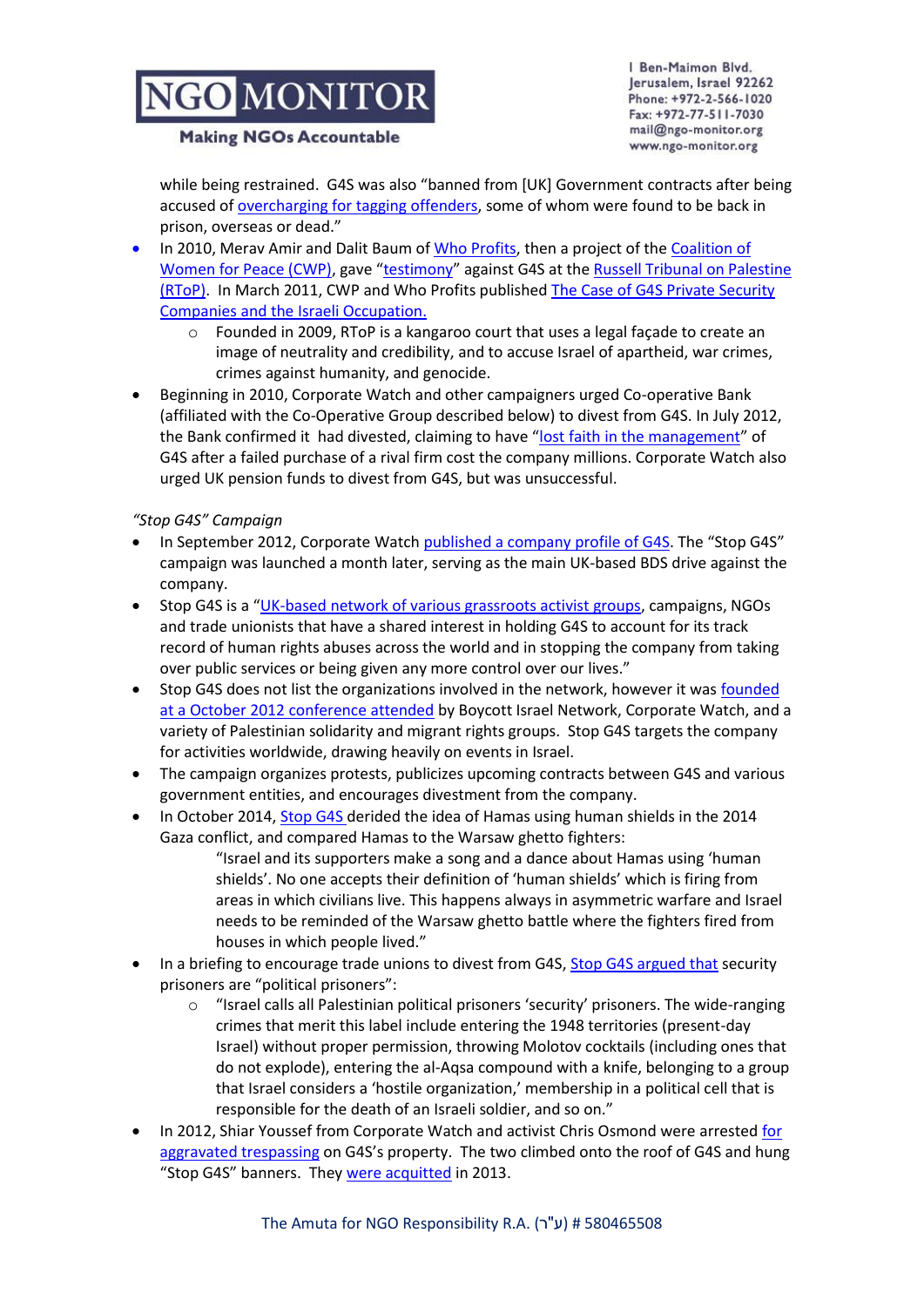Ben-Maimon Blvd. Jerusalem, Israel 92262 Phone: +972-2-566-1020 Fax: +972-77-511-7030 mail@ngo-monitor.org www.ngo-monitor.org

#### **Making NGOs Accountable**

 Stop G4S organized a protest at the company's 2014 annual general meeting, in which "25 protesters who had bought shares in the company in order to attend" disrupted the meeting. Half of the [questions](http://www.corporatewatch.org/news/2014/jun/25/shareholder-activists-account-g4s-agm) (13 of 26) asked by shareholders at the meeting related to Israel/Palestine.

## *Complaint Against G4S at the UK National Contact Point (NCP)*

- In November 2013, Lawyers for Palestinian Human Rights (LPHR), via the Leigh Day law firm, filed a complaint against G4S at the *UK National Contact Point (NCP) of the OECD*.<sup>2</sup> The complaint detailed "serious [human rights concerns](http://www.leighday.co.uk/News/2014/June-2014/UK-Trade-body-investigation-into-G4S-over-alleged) in relation to military checkpoints associated with the Separation Barrier in the West Bank, the Erez crossing between Israel and the Gaza Strip and within Israeli prison facilities."
- In May 2014, the NCP agreed to furthe[r examine some of the concerns.](https://www.gov.uk/government/uploads/system/uploads/attachment_data/file/315104/bis-14-854-palestinian-lawyers-complaint-against-g4s-ncp-initial-assessment.pdf) According to the NCP summary, LPHR's complaint lacked "details of the actions of the company," and the complainants sought to acquire this information via the NCP process. G4S claimed LPHR's complaint was **politically motivated** and that "it is not appropriate to use the NCP process to address these issues."
- According to the NCP, LPHR's complaint included "a wide range of NGO reports on impacts, and around 30 accounts of individuals relating specifically to their treatment at the locations and facilities identified." LPHR [repeated allegations](http://lphr.org.uk/wp-content/uploads/LPHR-Press-Statement-2-June-20141.pdf) from NGOs such as [Al-](http://www.ngo-monitor.org/article/al_haq)[Haq,](http://www.ngo-monitor.org/article/al_haq) [Al Mezan,](http://www.ngo-monitor.org/article/al_mezan_center_for_human_rights) [Who Profits,](http://www.ngo-monitor.org/article/who_profits) [Defence for Children International Palestine,](http://www.ngo-monitor.org/article/defence_for_children_international_palestine_section) [Addameer,](http://www.ngo-monitor.org/article/addameer) and Women's Centre for Legal Aid and Counselling. These NGOs lack the credibility suggested by the NCP, frequently demonizing Israel with false allegations of "war crimes" and "human rights violations," and repeating unverified and unverifiable eyewitness testimony as the basis of their claims.
- Michael Mansfield, a trustee of LPHR, is very active in the [Russell Tribunal on Palestine](http://www.ngo-monitor.org/article/russell_tribunal_on_palestine) (see above). Mansfield is also on 2014 legal team of the Egyptian Muslim Brotherhood, assisting in a [legal campaign](http://www.theglobeandmail.com/news/world/lawyers-file-claim-in-icc-against-egypts-military-backed-regime/article16204039/) against the Egyptian military at the International Criminal Court (ICC).

## **Ecumenical Council on Corporate Responsibility (ECCR)**

 $\overline{\phantom{a}}$ 

- Ecumenical Council on Corporate Responsibility (ECCR) is a UK-based interdenominational Christian organization that **promotes BDS**. ECCR members include [Christian Aid,](http://www.ngo-monitor.org/article/christian_aid_uk_) [Pax Christi,](http://www.ngo-monitor.org/article/pax) [Trócaire,](http://www.ngo-monitor.org/article/trocaire) and Quakers & Business Group.
- ECCR manages the UK activities of the [Ecumenical Accompaniment Program in](http://www.ngo-monitor.org/article/ecumenical_accompaniment_programme_in_palestine_and_israel_eappi_)  [Palestine and Israel](http://www.ngo-monitor.org/article/ecumenical_accompaniment_programme_in_palestine_and_israel_eappi_) (EAPPI), a project [founded by](http://www.eappi.org/en/about/overview.html) the World Council of Churches [\(WCC\).](http://www.ngo-monitor.org/article/world_council_of_churches) EAPPI consistently [demonizes](http://www.eappi.org/en/news/eappi-news/se/browse/6/article/4834/wcc-head-occupation-is-a.html) Israel; makes accusations of "apartheid," "war crimes," and "Bantustans"; and calls Israel's security barrier, which has [saved countless](http://www.theisraelproject.org/atf/cf/%7B84dc5887-741e-4056-8d91-a389164bc94e%7D/DEATHS%20FROM%20SUICIDE%20BOMBINGSII.JPG)  [lives from suicide bombings](http://www.theisraelproject.org/atf/cf/%7B84dc5887-741e-4056-8d91-a389164bc94e%7D/DEATHS%20FROM%20SUICIDE%20BOMBINGSII.JPG), "[evil.](http://www.eappi.org/fileadmin/eappi/files/resources/chain_reaction/Chain_Reaction_6th_edition.pdf)"
	- o EAPP[I promotes](http://www.eappi.org/en/news/eappi-news/news-wcc/sw/article/4566/women-offer-theological-p.html) the Kairos Palestine document that calls for BDS, denies the Jewish historical connection to Israel in theological terms, and blames Israel for regional conflict. The document is used to rally churches globally to support BDS, delegitimization, and demonization of Israel.

<sup>&</sup>lt;sup>2</sup> The Organisation for Economic Co-operation and Development (OECD) is an economic organization comprised of 34 countries (mainly in Western Europe and North America, plus Chile, Israel, Turkey, Japan, Australia, and New Zealand). The National Contact Point (NCP) in each country promotes the OECD Guidelines for Multinational Enterprises. The NCP decides on issues pertaining to the guidelines, including complaints lodged against companies.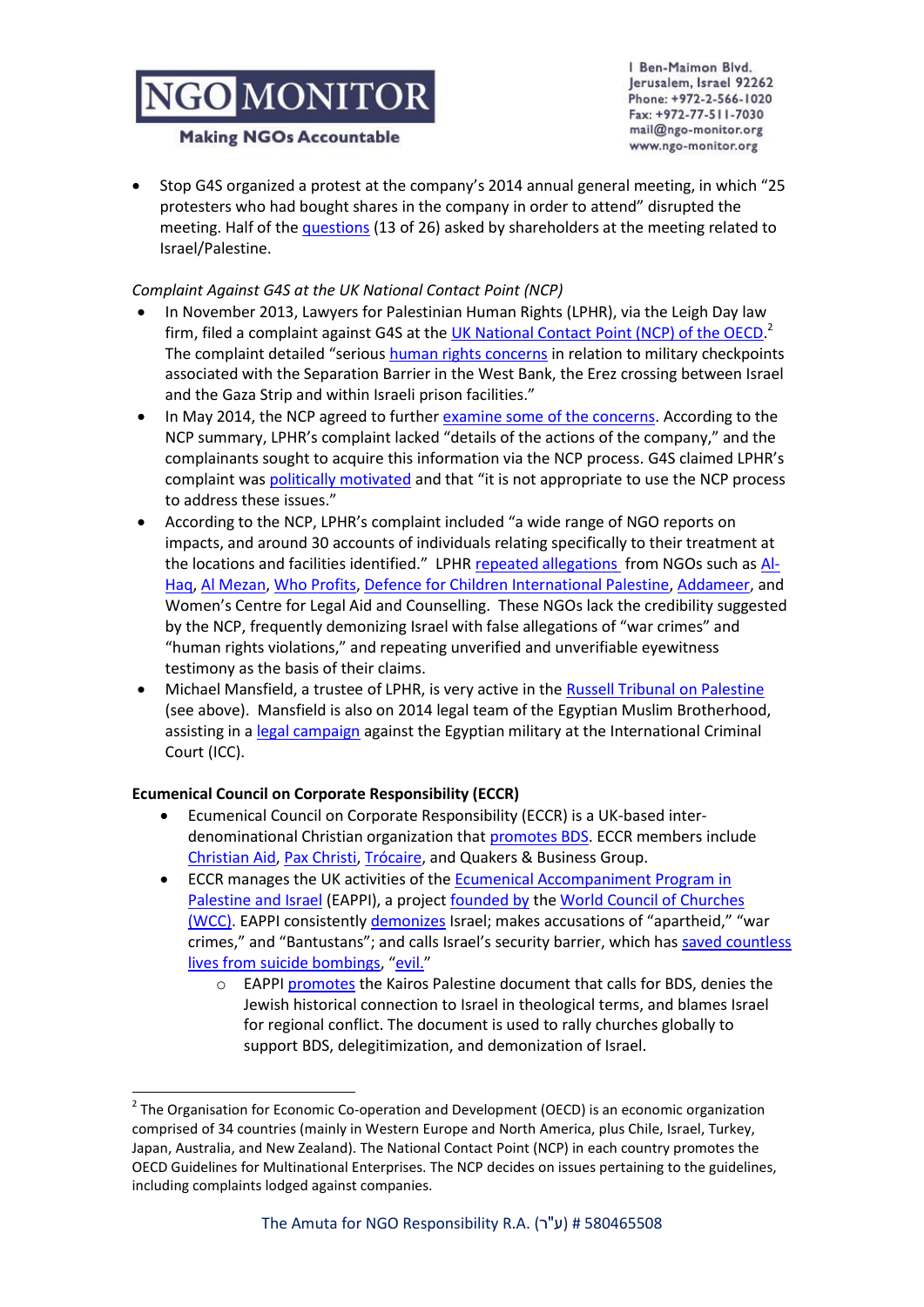#### **Making NGOs Accountable**

Ben-Maimon Blvd. Jerusalem, Israel 92262 Phone: +972-2-566-1020 Fax: +972-77-511-7030 mail@ngo-monitor.org www.ngo-monitor.org

- ECCR claims to have "[played an active role](file:///C:/Users/NGO_User2/Downloads/ECCR%20eBulletin%20March.pdf)" in removing Israeli settlement produce from UK supermarket shelves, stating: "We carried out detailed research on supermarket sourcing policies to help raise general awareness of and inform investor engagement on the issue." In doing so ECCR worked with Christian Aid, The Methodist Church in Britain, and Quaker Peace & Social Witness.
	- o Christian Aid, The Methodist Church in Britain, and Quaker Peace & Social Witness helped produce the 2012 publication "[Trading Away Peace](http://www.ngo-monitor.org/article/_trading_away_peace_how_biased_political_ngos_fuel_conflict)." The document supports the [BDS agenda,](http://ngo-monitor.org/article.php?viewall=yes&id=86) calling on EU and individual European governments to wage political warfare on Israel through various forms of economic sanctions.
- In 2010, ECCR's [Christmas campaign](http://www.eccr.org.uk/dcs/Settlement_goods_news_Dec10.pdf) advocated against purchasing Israeli dates. In 2011, ECCR [published a list of Israeli products](http://www.eccr.org.uk/dcs/Avoiding_Israeli_settlement_goods.pdf) for boycott due to alleged connections with "settlement economy." ECCR stated that "British and Irish retailers could be [undermining efforts for peace](http://www.eccr.org.uk/module-htmlpages-display-pid-65.html) in Israel and Palestine by selling goods produced in Israeli settlements in the occupied Palestinian territories."
	- o ECCR's information on Israeli products came from [Quaker Peace & Social](http://www.eccr.org.uk/dcs/Avoiding_Israeli_settlement_goods.pdf)  [Witness,](http://www.eccr.org.uk/dcs/Avoiding_Israeli_settlement_goods.pdf) a project of Quakers in Britain.
	- o ECCR campaigns on several [other international issues,](http://www.eccr.org.uk/PriorityIssues) but only calls for [boycotts against Israel.](http://www.eccr.org.uk/module-htmlpages-display-pid-64.html)

## **Settlement Produce Labeling**

- In December 2009, the UK Department for Environment, Food and Rural Affairs (DEFRA) "introduced [voluntary guidelines to enable produce](https://www.gov.uk/government/publications/overseas-business-risk-israel/overseas-business-risk-israel) from Israeli settlements in the Occupied Territories to be specifically labelled as such."
- According to DEFRA, the guidelines followed "requests from [retailers, consumer](http://archive.defra.gov.uk/foodfarm/food/pdf/labelling-palestine.pdf)  [groups, and NGOs](http://archive.defra.gov.uk/foodfarm/food/pdf/labelling-palestine.pdf) for greater clarity about which origin should be stated on food and drink goods that have been produced and packed in the Occupied Palestinian Territories (OPT)." [Reportedly,](http://www.unitedjerusalem.org/index2.asp?id=1310317http://www.unitedjerusalem.org/index2.asp?id=1310317) these NGOs included [Oxfam](http://www.ngo-monitor.org/article/oxfam) an[d War on Want](http://www.ngo-monitor.org/article/war_on_want_uk_)*.*
- DEFRA stated "traders would be misleading consumers, and would therefore almost be certainly committing an offence, if they were to declare produce from the OPT (including from the West Bank) as 'Produce of Israel'. This would apply irrespective of whether the produce was from a Palestinian producer or from an Israeli settlement in the OPT."

## **Co-operative Group UK Produce Boycott**

*Background*

- In 2009, the Co-operative Group UK(Co-op), "the UK's [largest co-operative business](http://www.co-operative.coop/corporate/aboutus/An-introduction/) with interests across food, funerals, insurance and legal services" published a [Human Rights](http://www.co-operative.coop/Corporate/CSR/downloads/human_rights_and_trade_policy_2012.pdf)  [and Trade Policy](http://www.co-operative.coop/Corporate/CSR/downloads/human_rights_and_trade_policy_2012.pdf), outlining "the extreme conditions under which we will [suspend trade](http://www.co-operative.coop/Corporate/sustainability-report-2012/downloads/Co-op-2012_LINKED.pdfhttp:/www.co-operative.coop/Corporate/sustainability/2012/downloads/sr2012_International_development.pdf) with a nation state, designated region or in the case of conflict, a particular product… One such condition is where there is a broad international consensus that the status of a designated region is illegal. There are only two examples of such settlements: The Israeli settlements in the Palestinian occupied Territories and the Moroccan settlements in Western Sahara."
- Until 2012, Co-op had a policy of not sourcing "any [produce or own-brand product](http://www.co-operative.coop/our-ethics/our-plan/tackling-global-poverty/ethical-trading-and-human-rights/the-co-operative-and-the-illegal-israeli-settlements/) from the Israeli settlements." On April 25, 2012, Co-op's "Board determined that, going forward, we will additionall[y no longer engage with any supplier](http://www.co-operative.coop/our-ethics/our-plan/tackling-global-poverty/ethical-trading-and-human-rights/the-co-operative-and-the-illegal-israeli-settlements/) of produce known to be sourcing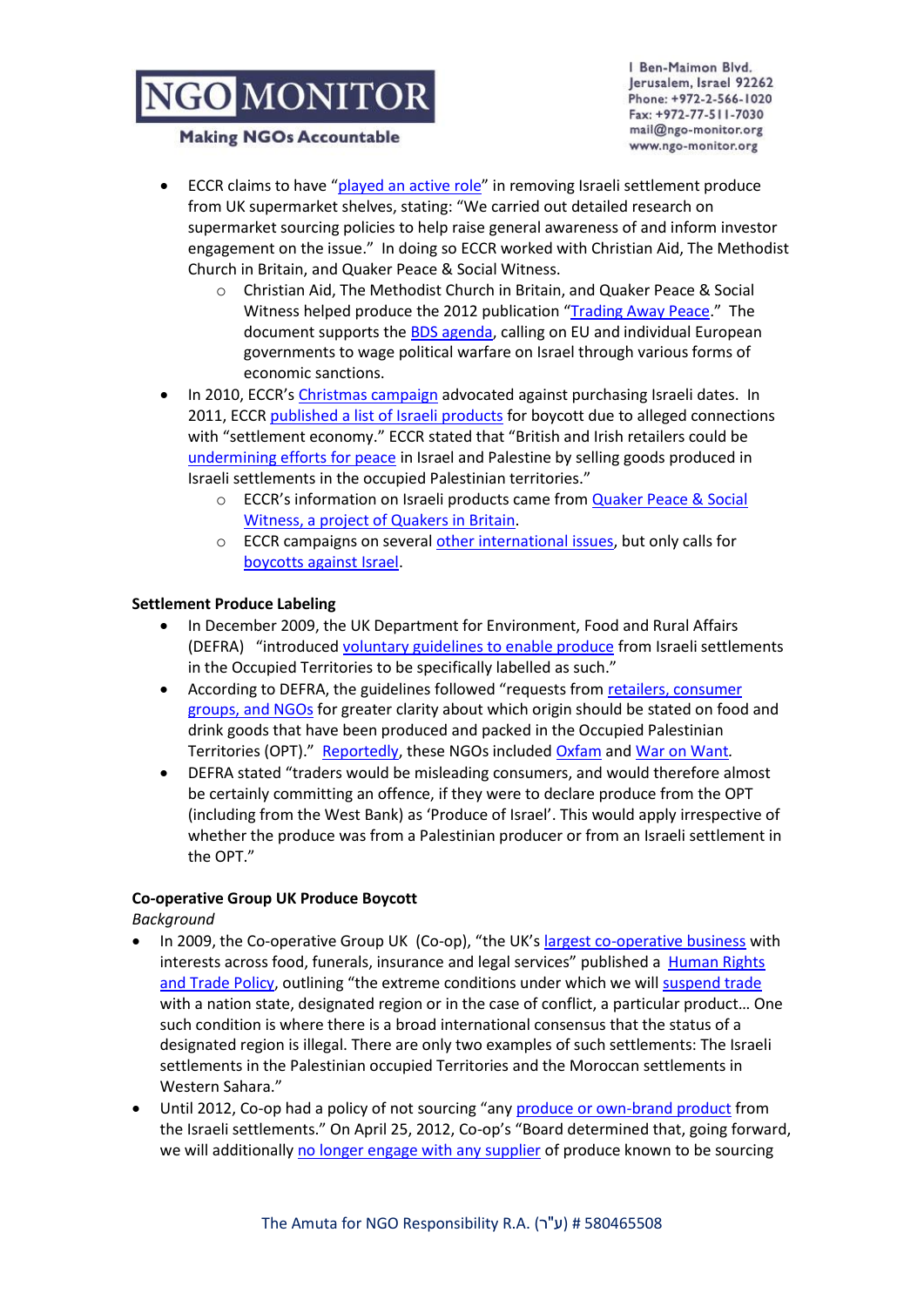#### **Making NGOs Accountable**

from the Israeli settlements." [The decision affected](http://www.theguardian.com/world/2012/apr/29/co-op-israel-west-bank-boycott) suppliers such as Agrexco, Arava Export Growers, Adafresh, and Mehadrin.

 Courts in France, Canada, and the UK have explicitly found no international law that prohibits business relations over the 1949 armistice lines. In addition, both a French court and the Netherlands advertising board found that claiming a company that sells goods or operates over armistice lines is acting "illegally" or in violation of international law is defamatory.

*BDS Groups Pressure Co-op:*

- Analysis of activities leading up to the April 2012 decision and other proposed Co-op initiatives (see table below) suggests that UK BDS activists and groups were primarily responsible for driving the boycott agenda within the Co-operative.
- Two pro-Palestinian lobby groups were centrally involved in the Co-op campaign, Palestine Solidarity Campaign and Boycott Israel Network.
- Palestine Solidarity Campaign (PSC) is a UK-based group that "has joined a [worldwide](http://www.palestinecampaign.org/campaign/agricultural-produce/)  [campaign against Israeli agricultural export corporations](http://www.palestinecampaign.org/campaign/agricultural-produce/) in light of their deep complicity in Israel's ongoing violations of international law and Palestinian human rights." PSC and affiliated group[s called](http://www.leedspsc.org.uk/co-op-boycott-victory/) on individuals to join the Co-operative Group:
	- o "If not already a member, please [join the Co-op](http://www.leedspsc.org.uk/?p=8786) now; either fill in an in store leaflet or [online](https://membership.co-operative.co.uk/co-op/membership/aboutYouSetup.do?CallBackUrl=eX%2bDwfKeIOtRHMHkGaJ83Wz8yESw4eXNJJq4W65gqO3og3cqJTF3mnqL7%2b%2fAbYRETSGUveyp%2bueDEiTblcCZbWWiAhw5057WDvWY4tYVgTFDvMPlp3xwIaroVQXdHwp2&AffiliateId=kig45srDg8%2fVzib8pBscbw%3d%3d&EasySitePageId=GzbzOXL1I3eqziNALMWYvw%3d%3d&EasySiteUserId=kig45srDg8%2fVzib8pBscbw%3d%3d)**.** Start spreading the news to friends and especially other Co-op members, elected representatives and staff. Co-op half yearly meetings take place in the 7 regions in the autumn; keep checking their website for the dates and try to attend, encouraging others across the country too."
- PSC has strong [ties](http://www.palestinecampaign.org/about/patrons/) with UK MPs who have initiated motions relating to Co-op's boycott in parliament:
	- o In May 2012, PSC "patron" MP Sir Jeremy Corbyn [sponsored](http://www.parliament.uk/edm/2012-13/57) a motion in Parliament on the matter: "**That this House congratulates the Co-operative Group for its decision** to ban all Israeli goods from the occupied Palestinian West Bank and for also boycotting all goods from Israeli companies including Arava Export Growers, Agrexco, Adafresh, and Mehadrin; calls on all other supermarket chains and suppliers to follow the excellent lead of the Co-operative Group…"
- Boycott Israel Network (BIN) is a UK-based group that campaigns for "a comprehensive [boycott of Israel](http://www.boycottisraelnetwork.net/?page_id=2), in response to the 2005 call from Palestinian civil society, until Israel complies with International law and the fundamental rights of the Palestinian people."
- Similarly to PSC, BIN has asked individuals to become Co-op members and advocate for BDS objectives in Co-op meetings. This campaign was highlighted in BIN's [press statement:](http://www.boycottisraelnetwork.net/?p=1031) "For months co-op members have been highlighting their concerns about trade with complicit companies through co-ordinated letter-writing and discussions with local offices." Co-op member Hillary Smith is also responsible for BIN's "Agricultural trade campaign."
- [Blogger](http://www.quakerweb.org.uk/blog/author/suzannei/) Suzanne Ismail, an anti-Israel campaig[n advocate,](http://www.eccr.org.uk/Article277.html) used her platform on the Quaker-affiliated website "Quakernomics," to [lobby in favor of Israel boycotts at Co-ops.](http://www.quakerweb.org.uk/blog/campaigns/attend-co-op-agms-to-vote-on-trade-supporting-israeli-occupation/)

Examples of Co-op Meeting motions related to Israel and BDS:

| Year | <b>Motion</b>                | <b>Votes</b>           |
|------|------------------------------|------------------------|
| 2011 | Comprehensive boycott of all | The motion was debated |
|      | Israeli goods                | and overwhelmingly     |